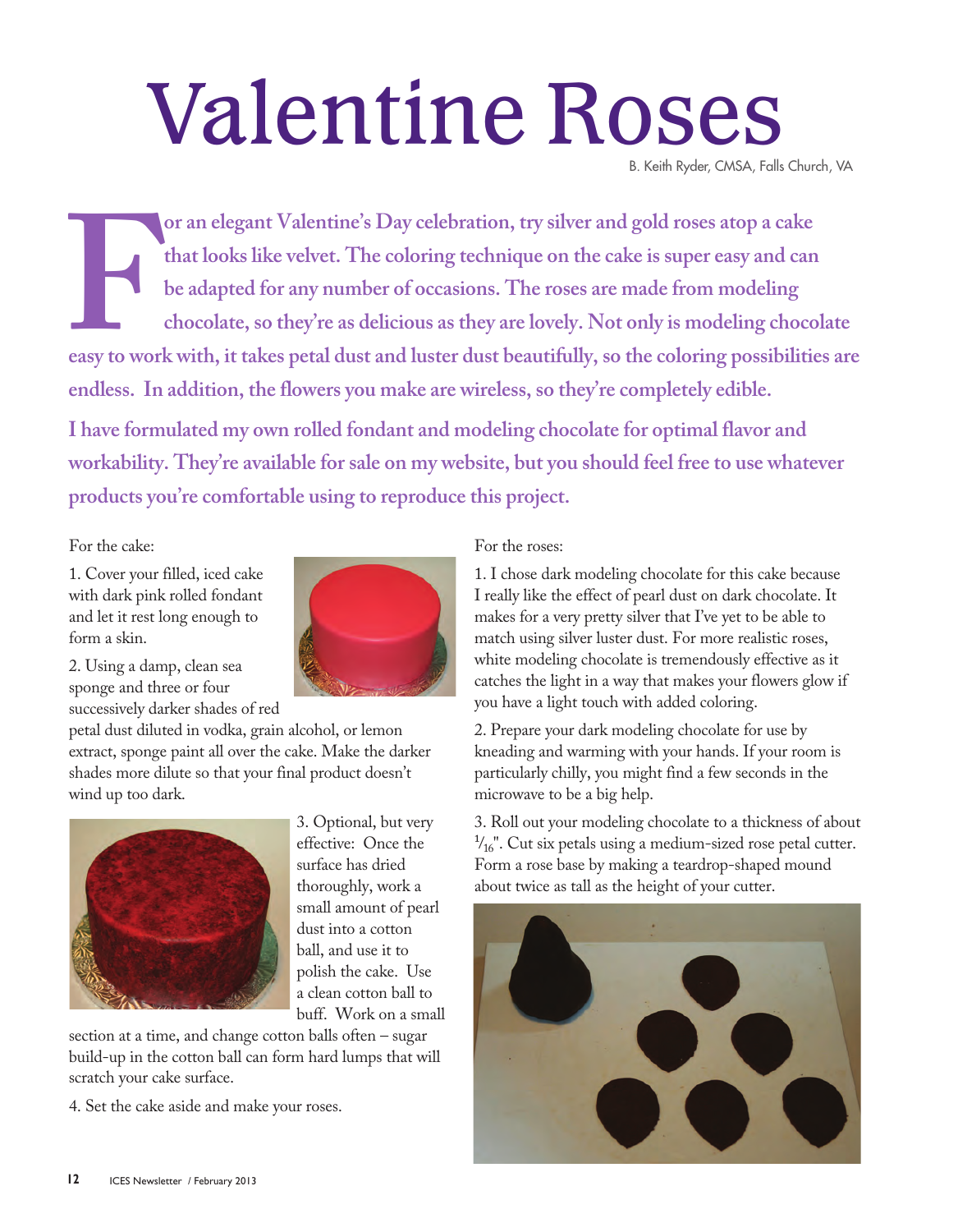

4. Place a petal on a rose petal veiner or multi-purpose petal veiner and press to add vein texture. The petal will increase slightly in size when you press it.

5. Place the petal between two sheets of plastic wrap and use your finger as you would a ball tool for gumpaste to thin the edges.



6. Transfer the petal to a paper towel, and using a soft brush, apply pearl dust starting at the outside edge and



brushing toward the center of the petal. Be sparing – use enough to gain the desired effect, but don't try to paint the entire petal with a solid layer. The variation in color in the finished rose petals is quite striking.

7. Attach the petal to the conical base so that about half the petal sticks up above the top of the base (the top of the petal is the round part, not the pointed part). If your petal has gotten too cool and firm



to stick by itself, you can hold it between your fingers or in your palm for a few seconds to rewarm it so it will adhere to the base. Alternately, you can brush on a small amount of gum glue.

8. Curl one edge of the petal in to the center, then curl the other edge of the petal in to wrap around the initial curl. Concentrate on the top of the petal when you're doing this – you want the hole in the top to be very small. Don't worry about what the bottom of the petal is doing – if the top is right, the bottom will take care of itself.



9. The next row of petals consists of two petals. Prepare each one as above (vein, thin edges, and dust with color).



10. Attach the first of the two petals to the base so that the top of the petal lines up with the top of the petal that

forms the center wrap. Press one side of the new petal down to adhere to the base and leave the other side sticking out for the moment.





11. Attach the second petal in the same manner directly across from the first. Press down the same side of the petal so that the sides that remain sticking out form wings.

12. Wrap the wings down so that each one covers the leading edge of its neighbor petal. Curl the outside edge of each petal very slightly back on itself, as if it's starting to open away from the center.